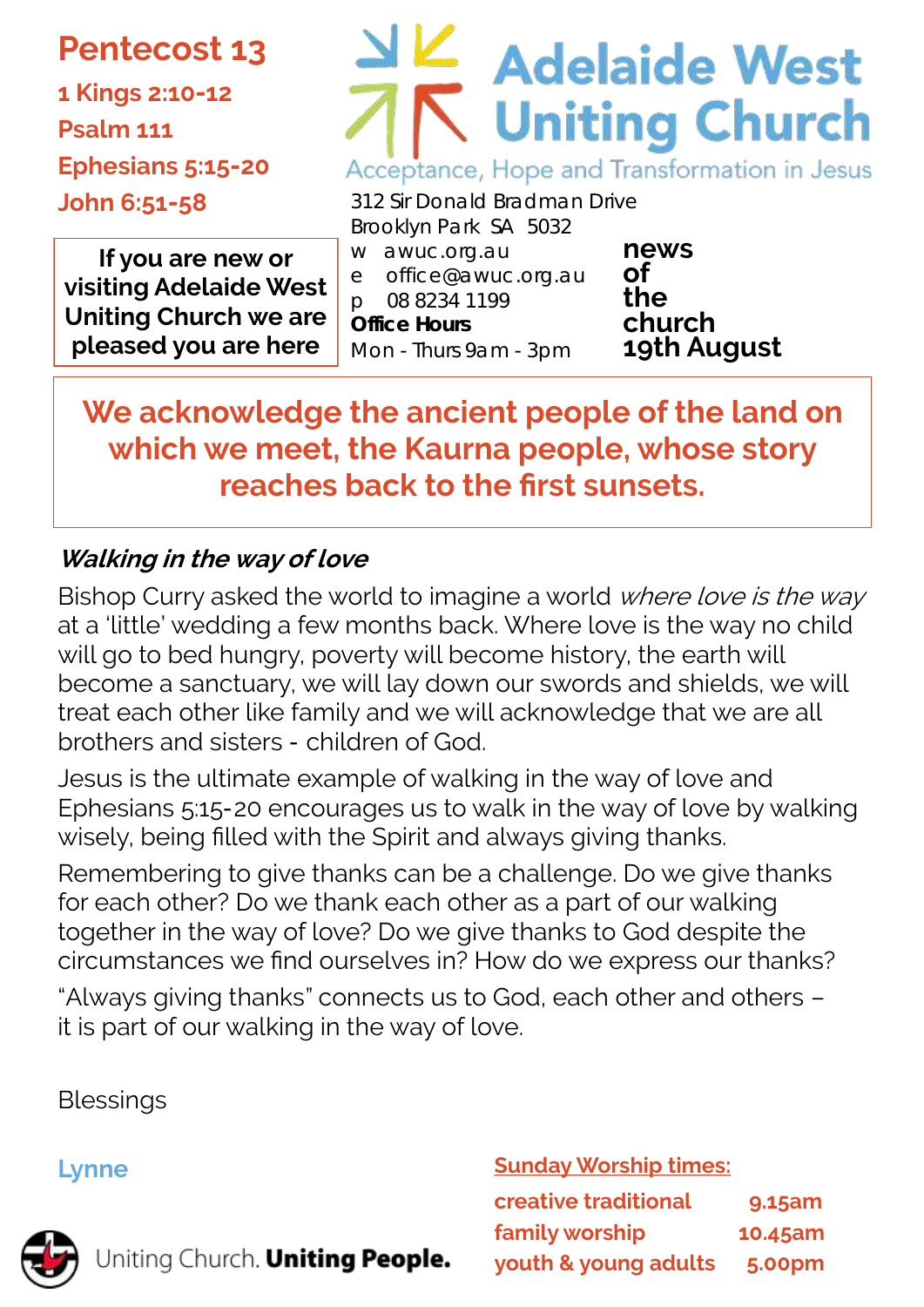

## **Welcome to Worship**

Today in our Seahorse room (3-4 year olds) we are talking about "Samuels Childhood". In our Mussels room (5-6 year olds) and Dolphins Room (7-10ish year olds) we are looking at Exodus 19-20 with the title "God teaches his people" in our Orcas (10ish year

olds to year 6) the same bible passage but with the title "The Law".

Don't forget that tickets are now available for the Colin Buchanan Concerts that we are hosting here at Adelaide West on Friday October 12<sup>th</sup> with two concerts one at 9.30am and the other at 12.30pm. These tickets are available from Koorong Bookshop either online or instore at Waymouth Street,in the city.

We are in need of some more people to help our Creche during the 10.45am service. If you like looking after children 0-2years old and would like to bless the parents of these delightful children and willing to get a Uniting Church Police clearance (free of charge for volunteers!) please talk to me today!!

Blessings Lorraine

Children and Families Pastor.

#### **Engage Youth**

Engage Youth welcomes all youth in years 7-12 to come, hang out, relax, eat, make new friends, meet awesome leaders and most importantly engage with God!

Engage Youth runs from 6-9:30pm Friday's (during School terms) at AWUC and includes dinner and dessert for \$5. Questions? Please contact Jack: 0433 763 908 or [youth@awuc.org.au](mailto:youth@awuc.org.au)

> **Jack Harington Youth Ministry team Leader**

**Dianne Holden's getting Ordained today!**

Please do join us here today for Dianne's Ordination starting at 1:30pm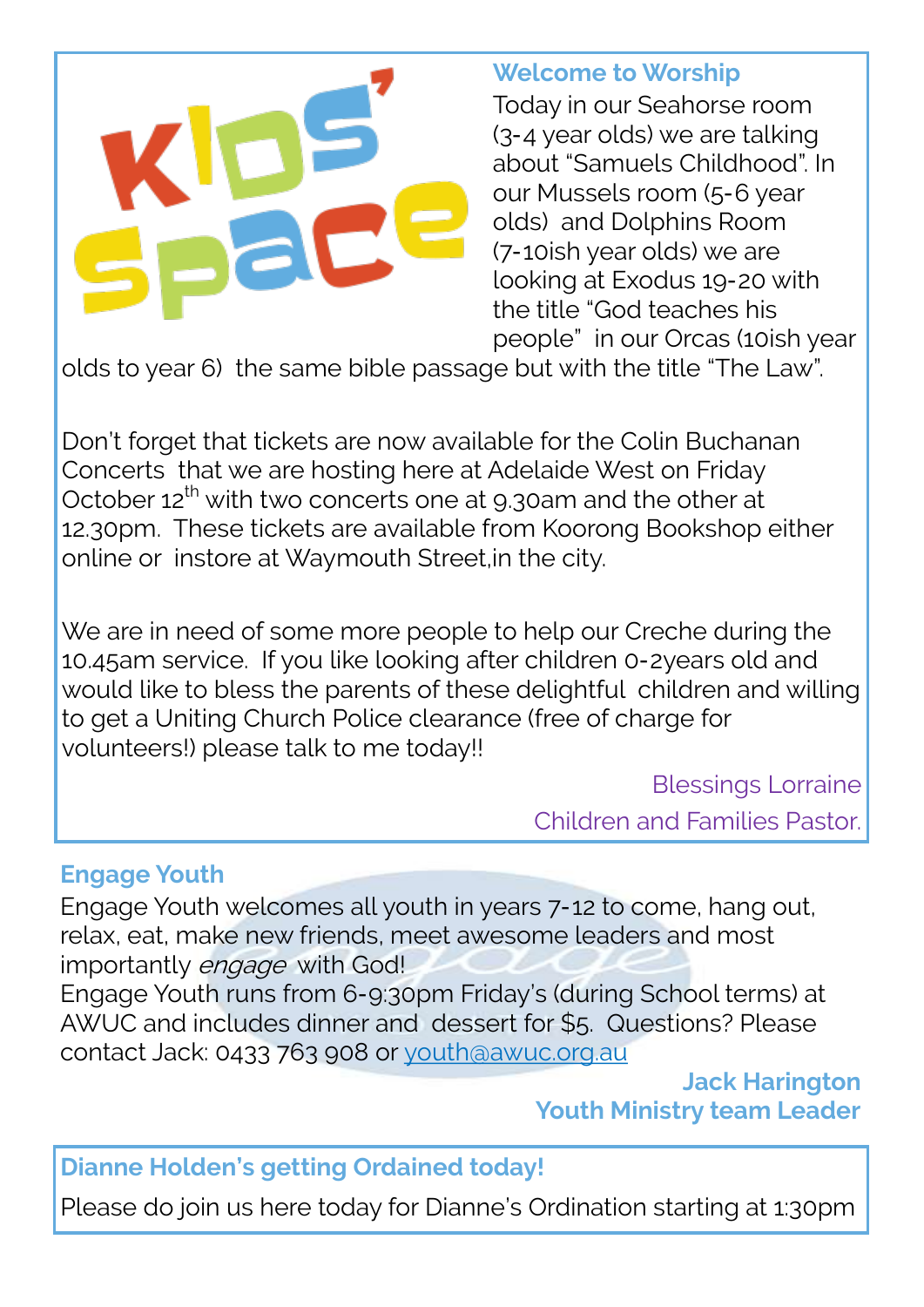## **Community Fair**

SPRING is coming and so is the community fair! Clear your calendars for **Saturday 20th October.** We are looking for volunteers to help the day shine. As usual we will need donations of cakes and other produce, suggestions for lunches (we're looking at providing a variety of 'small' plates i.e. a curry, pies, kebabs, moussaka, bbq?), crafts to sell, toys and children's books, books, prizes for kids activities (lucky dip?), 'vintage' clothing, and plants… any other ideas?

We'll also need loads of people to help the day run smoothly. Could you spare an hour or so to assist on a stall, organise a children's activity or monitor the car park?

If you'd like to be involved, please contact the church office on 8234 1199 or via email [office@awuc.org.au](mailto:office@awuc?.??.co.au)

**2018 Q2 AWUC Financial Results To Date (as at 30/06/18): Offerings:** Actual \$110,500 Budget \$128,000 **Total Income:** Actual \$192,500 Budget \$182,000 **Total Expenses:** Actual \$195,000 Budget \$183,500 **Net: Actual** (\$2,500) Budget (\$1,500)



# **Working Bee**

Please pencil in the next Working Bee for **Saturday 1st September 8am to 1pm.**  Let's help make this place welcoming for visitors and everyone. Gardening and painting amongst other things to do. More details to come.

David Bailey [property@awuc.com.au](mailto:propoerty@awuc.com.au)

## **Connect Groups**

In a large church community, it is often hard to meet and know everyone, but at Adelaide West we want everyone who would like to be known and cared for to be part of our Connect groups. These groups are a place to share with each other and grow in our faith together.

Life is full of new opportunities so as this new term starts, if anyone is interested in beginning a brand new connect group or becoming part of an existing group please contact Dorothy Crosby on 0434891558.